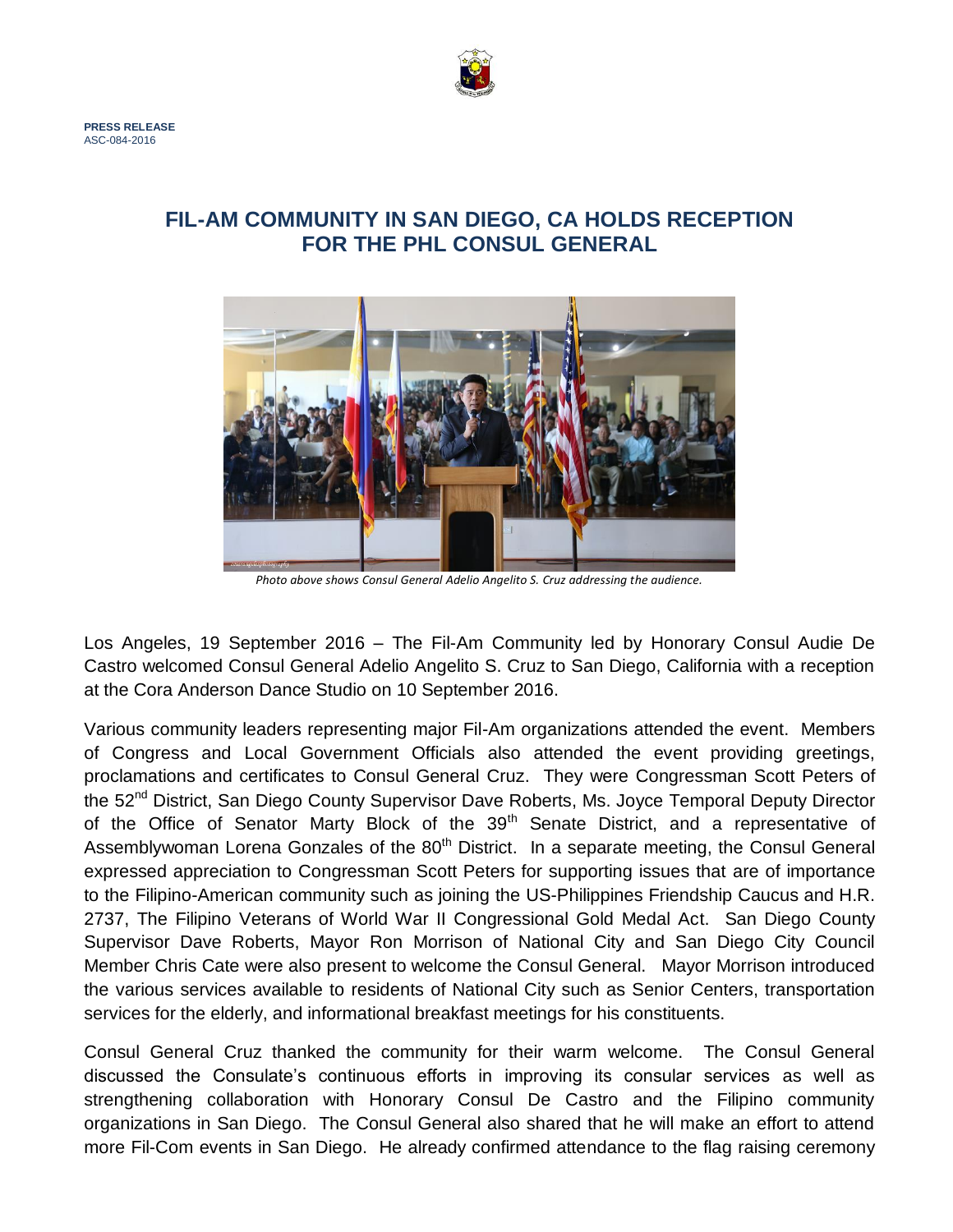in front of the House of the Philippines at Balboa Park.

The San Diego Fil-Am community replied that in return, it will continue to show how the "bayanihan" spirit is alive in their area. They continue to be cooperative, supportive and united in programs and activities that promote the Philippines and improve the welfare of the Fil-Am community in San Diego, California.





*Photo above shows Honorary Consul Audie De Castro. Photo above shows San Diego Councilmember Chris Cate addressing the audience.*



*Photo above shows San Diego County Supervisor Dave Roberts addressing the audience.*



*Photo above shows 52nd District Congressman Scott Peters presenting Proclamation to Consul General Cruz.*



*Photo above shows from Deputy Director Joyce Temporal representing Senator Marty Block District 39 presenting a Certificate of Recognition to Consul General Cruz.*



*Photo above shows from Representative of Assemblywoman Lorena Gonzales of the 80th District presenting a Certificate of Recognition to Consul General Cruz.*